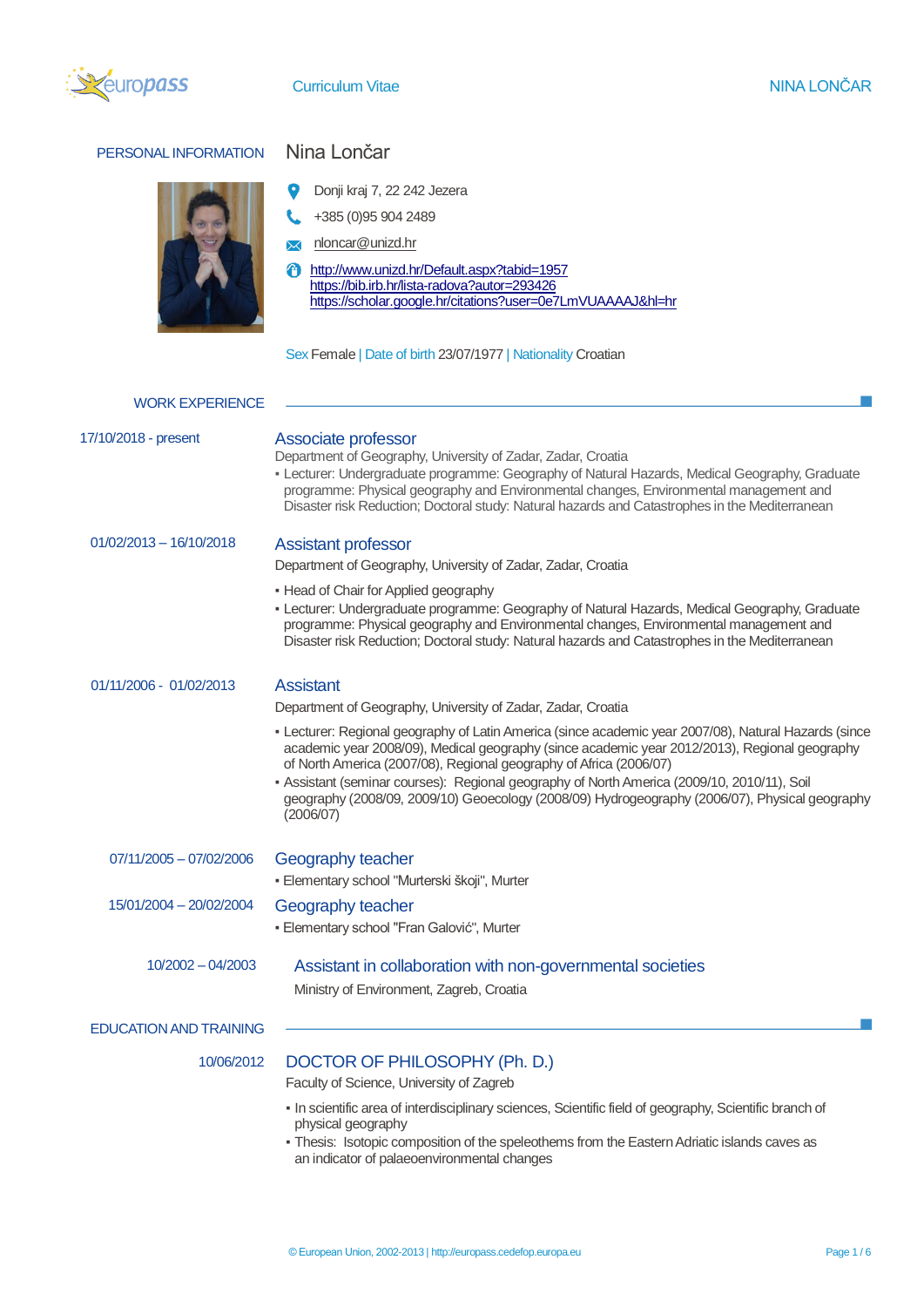

# 10/06/2012 MA Geography

Faculty of Science, University of Zagreb

- Thesis: Geomorphological characteristics of the Crveno jezero Lake near Imotski (Croatia)
- 03/2019 UAS operator CERTIFICATE Croatian Civil Aviation Agency

### 11/2012 Disaster Risk Reduction Trainer

Disaster Risk Reduction Trainer Course, Disaster Prevention and Preparedness Initiative For South-Eastern Europe, UN Capacity for Disaster Reduction Initiative (UN CADRI), Swedish Civil Contingencies Agency (MSB)

### 10/2011 Disaster Risk Reduction Course

Disaster Risk Reduction Training Course, Prevention and Preparedness Initiative For South-Eastern Europe, UN Capacity for Disaster Reduction Initiative (UN CADRI), Swedish Civil Contingencies Agency (MSB), Neptun, Romania

## 07/2011 ESRI Arc Gis Desktop 1 and 2

Prehnit, LtD, University of Zadar

▪ Getting started with GIS, Tools and Funcionality

## 01/2009 MIT GIS workshop and courses

Massachusets Institute of Technology - Office of Educational Innovation and Technology, Cambridge, MA, USA

▪ Introduction to GIS using ESRI ArcGIS Desktop, Open Source and Free Mapping Tools, Introduction to GIS using free software tools and data, Site Selection - Making Spatial Decisions Using a GIS, Introduction to Google Maps API, Using Elevation Data and Hydrographic Tools in a GIS, Mapping and Using US Census Data, Model Builder, StarHydro

### PERSONAL SKILLS

Mother tongue(s) **Croatian**

Other language(s

| quage(s) | <b>UNDERSTANDING</b>                                             |         | <b>SPEAKING</b>    |                   | <b>WRITING</b> |  |  |
|----------|------------------------------------------------------------------|---------|--------------------|-------------------|----------------|--|--|
|          | Listening                                                        | Reading | Spoken interaction | Spoken production |                |  |  |
| English  | C1                                                               | C1      |                    |                   | C1             |  |  |
|          | Replace with name of language certificate. Enter level if known. |         |                    |                   |                |  |  |
|          | $\mathbf{r}$ and $\mathbf{r}$ and $\mathbf{r}$                   |         |                    |                   |                |  |  |

Levels: A1/2: Basic user - B1/2: Independent user - C1/2 Proficient user Common European Framework of Reference for Languages

- Communication skills good communication skills gained through my experience as teacher and lecturer as well as collaborator on various professional and research projects and enrolment in NGO's and associations (Croatian Geographical Society – Zadar, Caving club, Diving club and association)
	- Assistant for collaboration with NGOs within Ministry of Enviroment, december 2002 april 2003.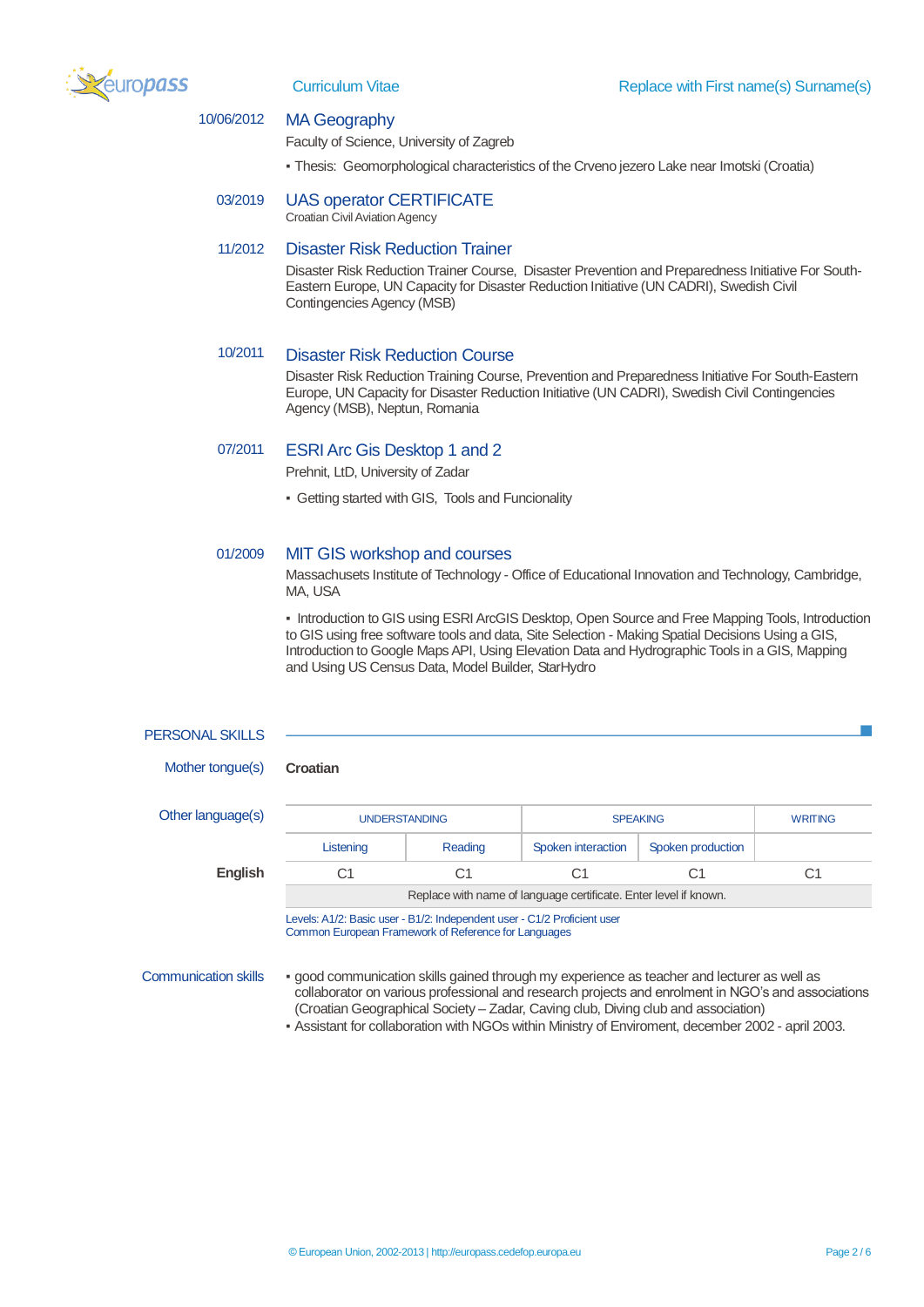

- Organisational / managerial skills Since 2015 Editor in Chief, scientific journal Geoadria
	- 2013 2018 Vice President of the Croatian Geographical Society Zadar
	- 2011- 2013 Secretary of Croatian Geographical Society Zadar
	- Since 2010 Member of the Committee for diving activities the University of Zadar
	- tutoring students on their assignments through my courses and trough projects such as: Festival of Science and Using GIS to improve geographic knowledge among secondary school teachers and students
	- mentor to 12 Master Thesis, and currently mentoring 4 graduate (Ms) and two doctoral thesis
	- good organisation and management skills acquired trough collaboration on various professional and research projects
	- Editor of the magazine "Okoliš" published by the Ministry of Enviroment (january-april 2003)

### Job-related skills **Collaborations in Academia**

- Geological Survey of Israel Research visit, Collaboration with Dr. Mira Bar-Matthews and Avner Ayalon in performing U-Th, δ<sup>18</sup>O, δ<sup>13</sup>C measurements on speleothems, 10-29 October, 2010
- Collaboration with Prof. John E. Mylroie, Department of Geosciences, Mississippi State University, Starkville, USA. 26 Dec 2008 -10 Jan 2009. Subject: Small carbonate islands; Caves of the Croatian islands. Participation in a field course taught by the Department of Geosciences at the Gerace Research Centre on San Salvador Island, Bahamas, 26 Dec 2008–06 Jan 2009
- Visiting the Department of Earth Atmospheric and Planetary Sciences Massachusets Institute of Technology, Boston, USA, collaboration with Dr. Jacob Waldbauer, 11 Jan – 11 February 2009
- Collaboration with Office of Educational Innovation and Technology at Massachusetts Institute of Technology on StarHydro project (Participation in discussions to determine ways in which StarHydro application can be improved to allow easier integration with undergraduate curriculum outside MIT)
- Collaboration with Prof. Noreen Tuross, The Laboratory of Archaeological Biochemistry, University of Harvard, Boston, USA, 13C/12C analyses on soil samples, February 2009

### **Scientific and professional research experience (reverse chronological order):**

2020-2024 Croatian Scientific Fundation, Research project Relative sea level change and climate change along theeastern Adriatic coast, Team leader for research of Phreatic overgrowths on speleothems as sea-level indicator

2018-2023 Croatian Scientific Fundation project: Geospatial Analasis Laboratory, Research collaborator

2017 Topographic survey, inventory and evaluation of the possibilities of valorisation of cave on the Lastovo Island, PP Lastovsko otočje, co-leader

2017. Quantitative analysis of gullies in the area of the Pag Island based on the high resolution model, Natura Jadera, co-leader

2016. Popularization of Science and Use of Geographic Information Systems (GIS) in Schools, University of Zadar, co-leader

2015 (in progeress) The Shipweck of Gnalić – Mirror of Renaissance World, Research collaborator 2015 (in progeress) The Ragusan Ship S. Girolamo, Research collaborator

2014 (in progeress) Croatian Scientific Fundation project: Reconstruction of the Quaternary environment in Croatia using isotope methods REQUENCRIM, Research collaborator;

2012 (in progress) Scientific project: Reconstruction of regional climatic changes – speleothem records from northern Dalmatia, Research collaborator

2010-2015 Scientific project: Geographical basis for the development of Croatian littoral regions, Research collaborator

2010. Gaining experience in radiometric and stable isotope measurements, MZOS, UKF Grant Agreement No. 71/10, project leader

2010 Paleoclimatic and speleological research of the caves on Mljet Island, Research collaborator 2007 – 2009 Scientific project: Croatian coastal karst zone – geomorphological and ecological features, Research collaborator

2003 – 2006 Egsokarstic, glacial and periglacial relief forms in the area of the North Velebit National Park, Research collaborator

2003 – 2006 Egsokarstic, glacial and periglacial relief forms in the area of the Paklenica National Park, Research collaborator

2002 – 2003 Geological and geomorphological inventarisation of Telašćica Nature Park, Research collaborator

## Computer skills • GIS

- excellent command of Microsoft Office™ tools
- very good in using graphic programs such as Corell, Photo shop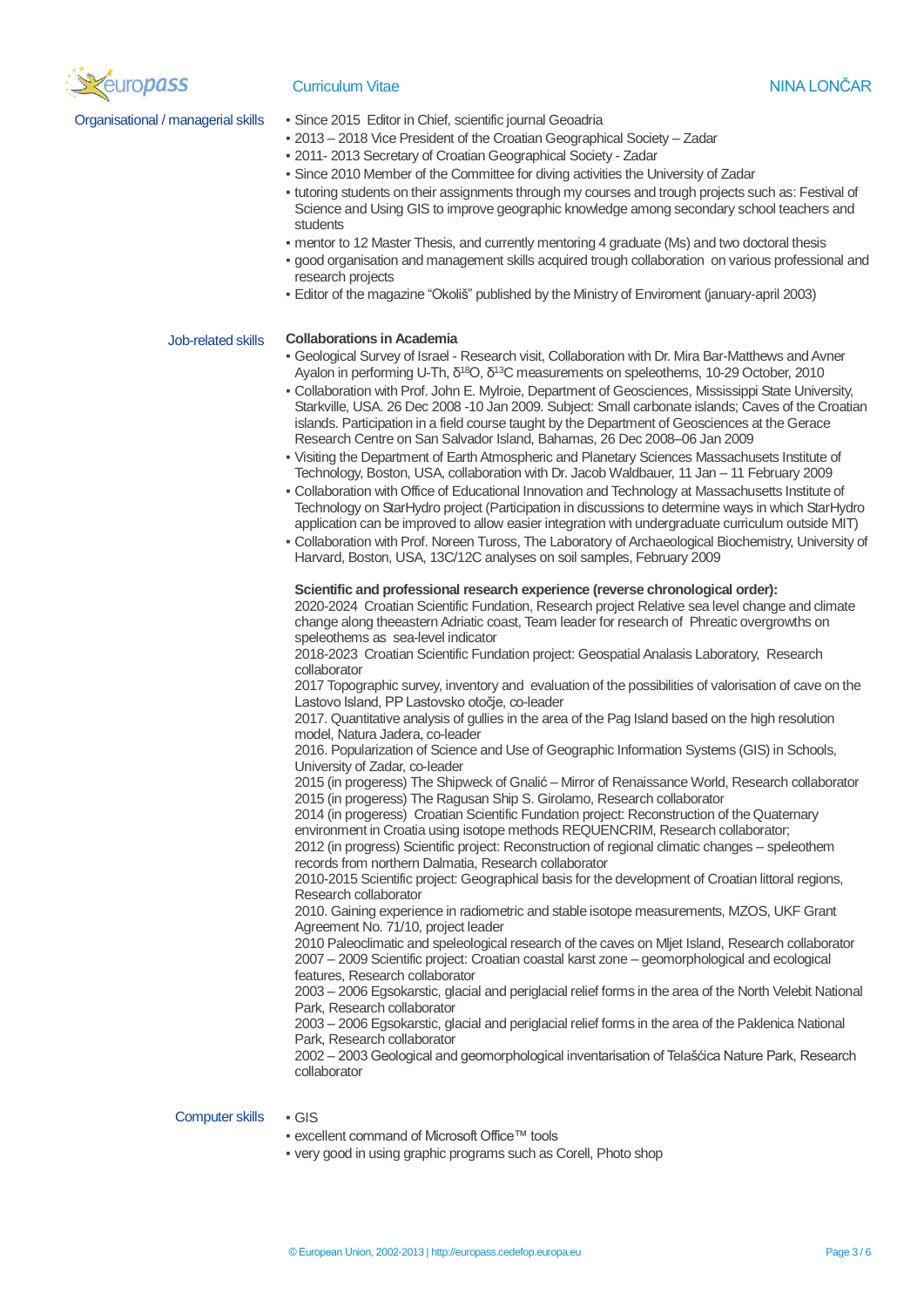

Other skills • speleologist

▪ Certified Dive Master (three star, CMAS)

Driving licence • B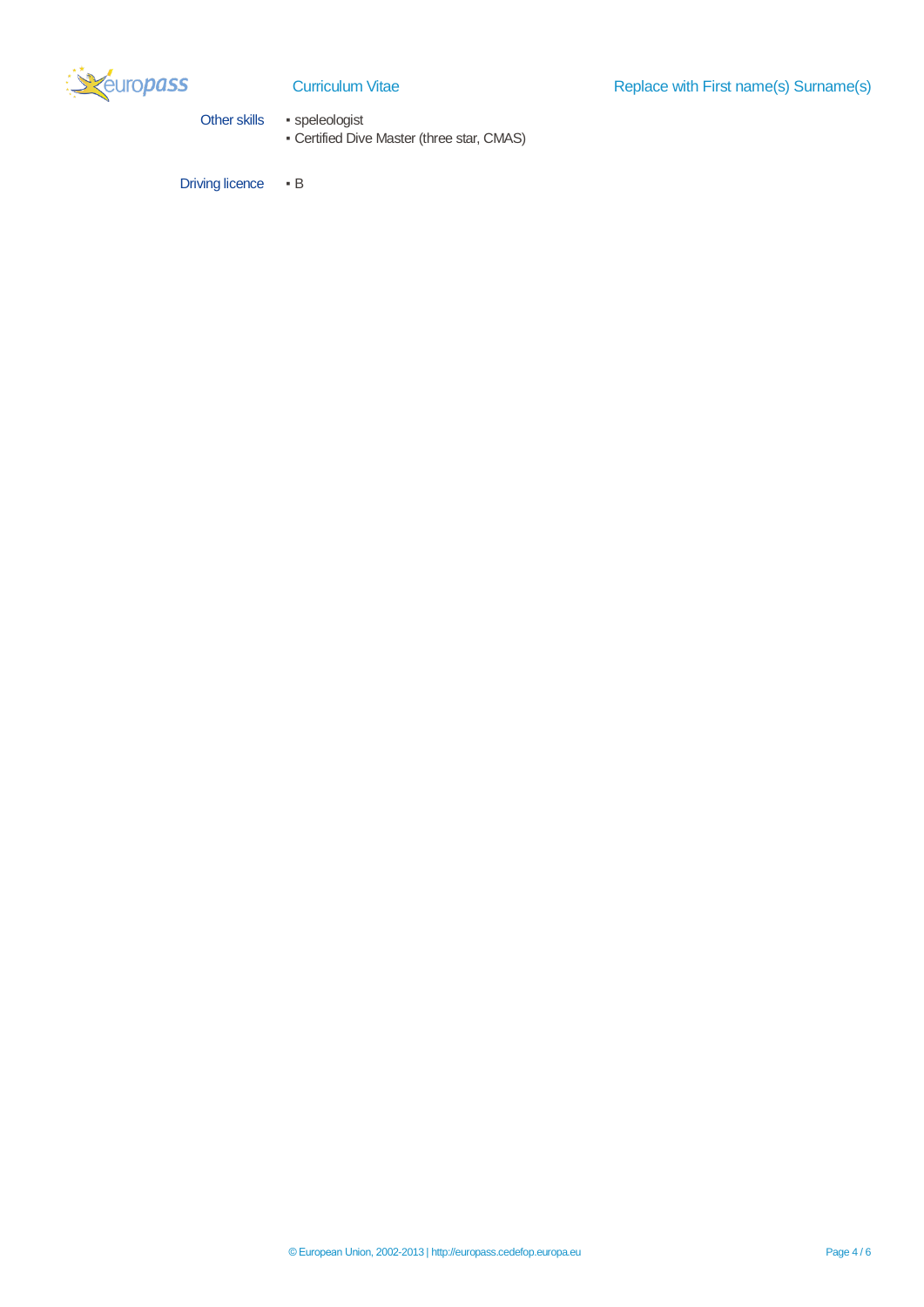

ADDITIONAL INFORMATION

### **Main research interests:**

geomorphology, karstology, palaeoclimatology, environmental changes, natural hazards Author or co-author of 20 scientific papers, 5 book chapters and 31 conference abstracts.

**Publications** 

### **Selected publications:**

Lončar, N., Bar-Matthews, M., Avalon, A., Faivre, S., Surić, M. (2018): Holocene climatic conditions in the Eastern Adriatic recorded in stalagmites from Strašna peć Cave (Croatia) https://doi.org/10.1016/j.quaint.2018.11.006

Perić, Z., Lončar, N., Barišin, A. (in press): Influence of heat waves on mortality in Croatia, Geoadria 23(2)

Lončar, N., Bar-Matthews, M., Avalon, A., Surić, M., Faivre, S., 2017: Early And Mid-Holocene environmental conditions in the Eastern Adriatic recorded in speleothems from mala špilja Cave and Velika špilja Cave (Mljet Island, Croatia). Acta Carsologica, 46 (2−3) 229–249 Surić, M., Lončarić, R., Bočić, N., Lončar, N., Buzjak, N., (2017): Monitoring of selected caves as a prerequisite for the speleothem-based reconstruction of the Quaternary environment in Croatia, Quaternary international 494, 263-274

Surić, M., Lončarić, R., Lončar, N., Buzjak, N., Bajo, P., Drysdale, R. N., 2017: Isotopic characterization of cave environments at varying altitudes on the eastern Adriatic coast (Croatia) – implications for future speleothem- based studies, Journal of Hydrology, 545 367- 380

Surić, M., Lončarić, R., Lončar, N., 2010: Submerged caves of Croatia – distribution, classification and origin, Environmental Earth Sciences, 61 (7), 1473-1480.

**Projects** Please see **Scientific and professional research experience (reverse chronological order):**

### **Recent conferences:**

**Conferences** Honours and awards 9th International Conference on Geomorphology. New Delhi : International Association of Geomorphologists, lndian lnstitute of Geomorphologists (lGl), 2017. ESEH Biennial Conference 2017, Natures in between. Environments in areas of contact among states, economic systems, cultures and religions Zagreb, Croatia, 28 June to 2 July 2017 14th International Conference of the Geological Society of Greece, Thessaloniki, Greece, 24. 05. – 05. 06. 2016., Geological Society of Greece & Aristotle University of Thessaloniki 24th International Karstological School "Classical Karst", Paleokarst, Postojna, Slovenija 13- 17 June 2016, Inštitut za raziskovanje krasa ZRC SAZU 6. hrvatski geografski kongres Integrativna i primijenjena istraživanja u prostoru, Trogir, Hrvatska, 29. 09. – 02. 10. 2015. ESIR Isotope Workshop XIII, Zadar, Hrvatska, 20.-24. 09. 2015. 16 th International Conference Climate Change: The Karst Records (KR6), University of Birmingham, UK, 26. – 29. 06. 2011 **Research/professional grants and prizes awarded:** Unity Through Knowledge Fond, 2A Gaining Experience Grant, financial support for research visit to Geological Survey of Israel, project reworded: Gaining experience in radiometric and stable isotope measurements, October 2010 Keith Runcorn Travel Award – financial support for participating in the European Geosciences Union General Assembly 2010, reworded paper: Assessment of potential hazards in Croatian karst area with emphasis on the degradation of karst aquifers, December 2009 The International Association of Geomorphologists (IAG/AIG) grant for young geomorphologists, May 2007 Ministry of Science and Technology - financial support for participating in Regional Conference on Geomorphology - Geodiversity of polar landforms, Longyearbyen, July 2007

State scholarships, Ministry of Science and Technology for academic year 1998/1999 1999/2000